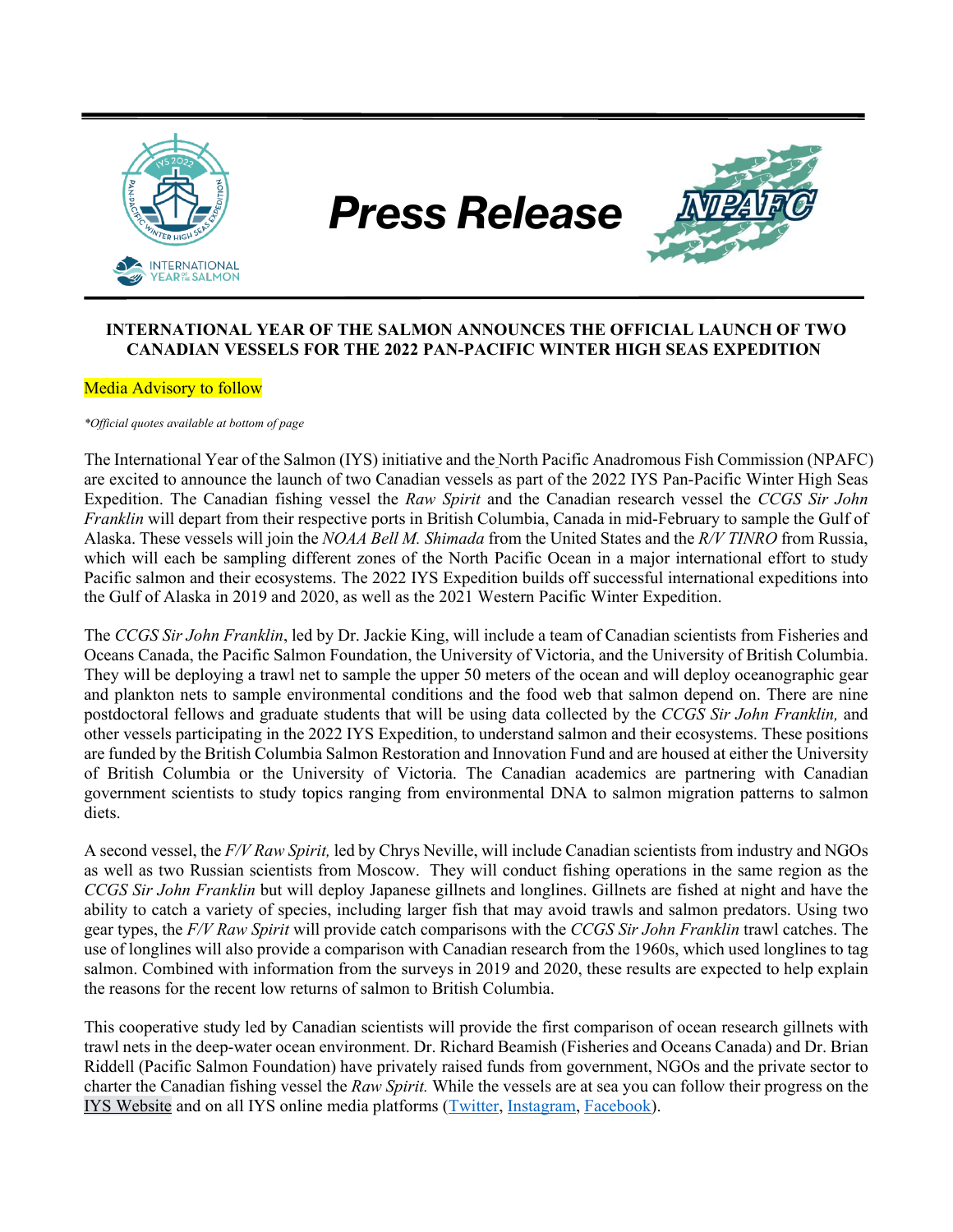The overall findings from the two Canadian vessels will be combined with the findings from the *NOAA Bell M. Shimada* and the *R/V TINRO* to understand the current distribution, abundance, and health of Pacific salmon and their environmental conditions following the recent years of extreme climate variability in the North Pacific Ocean. The 2022 IYS Pan-Pacific Winter High Seas Expedition is made possible by in-kind ship time contributions from Canada and the United States, and additional financial and technical contributions from Fisheries and Oceans Canada, the British Columbia Salmon Restoration and Innovation Fund (Fisheries and Oceans Canada and the Province of British Columbia), the National Oceanic and Atmospheric Administration, the North Pacific Research Board, the Great Pacific Foundation, the Pacific Salmon Foundation, the Russian Federal Research Institute of Fisheries and Oceanography, the Japan Fisheries Research and Education Agency, the North Pacific Anadromous Fish Commission, the North Pacific Fisheries Commission, the Parkland Fuel Corporation, the Alaska Department of Fish and Game, the Washington Department of Fish and Wildlife, the Tula Foundation, the University of Alaska Fairbanks, the University of British Columbia, Oregon State University, and the University of Washington. 

### **About International Year of the Salmon**

The IYS is a five-year initiative (2018–2022) to establish conditions for the resilience of salmon and people in a changing world. It is a hemispheric partnership led by the North Pacific Anadromous Fish Commission in the North Pacific, the North Atlantic Salmon Conservation Organization in the North Atlantic, as well as by NGOs, the private sector, governments, and academic organizations.  

# **About NPAFC**

The NPAFC is an international organization that promotes the conservation of salmon (chum, coho, pink, sockeye, Chinook, and cherry salmon) and steelhead trout in the North Pacific and its adjacent seas and serves as a venue for cooperation in and coordination of scientific research and enforcement activities. The NPAFC Convention Area is located in international waters north of 33°N latitude in the North Pacific, Bering Sea and the Sea of Okhotsk beyond the 200-mile zones of coastal States. NPAFC member countries include Canada, Japan, the Republic of Korea, the Russian Federation, and the United States of America.  

# **Information and Updates for the 2022 IYS Pan-Pacific Winter High Seas Expedition:**

2022 Expedition Webpage:  <https://yearofthesalmon.org/2022expedition/>  

IYS Twitter:  [@yearofthesalmon](https://twitter.com/yearofthesalmon)

IYS Instagram:  [@internationalyearoft](https://www.instagram.com/internationalyearofthesalmon/)hesalmon 

IYS Facebook:  [International Year of the Salmon](https://www.facebook.com/yearofthesalmon) – North Pacific  

For more information, please contact IYS Communications Coordinator **Camille Jasinski** at **[cjasinski@npafc.org.](mailto:cjasinski@npafc.org)**

#### **Quotes:**

"The B.C. government is once again proud to support the important scientific work that will be taking place onboard these ships during this latest international expedition. The teamwork and commitment that will be on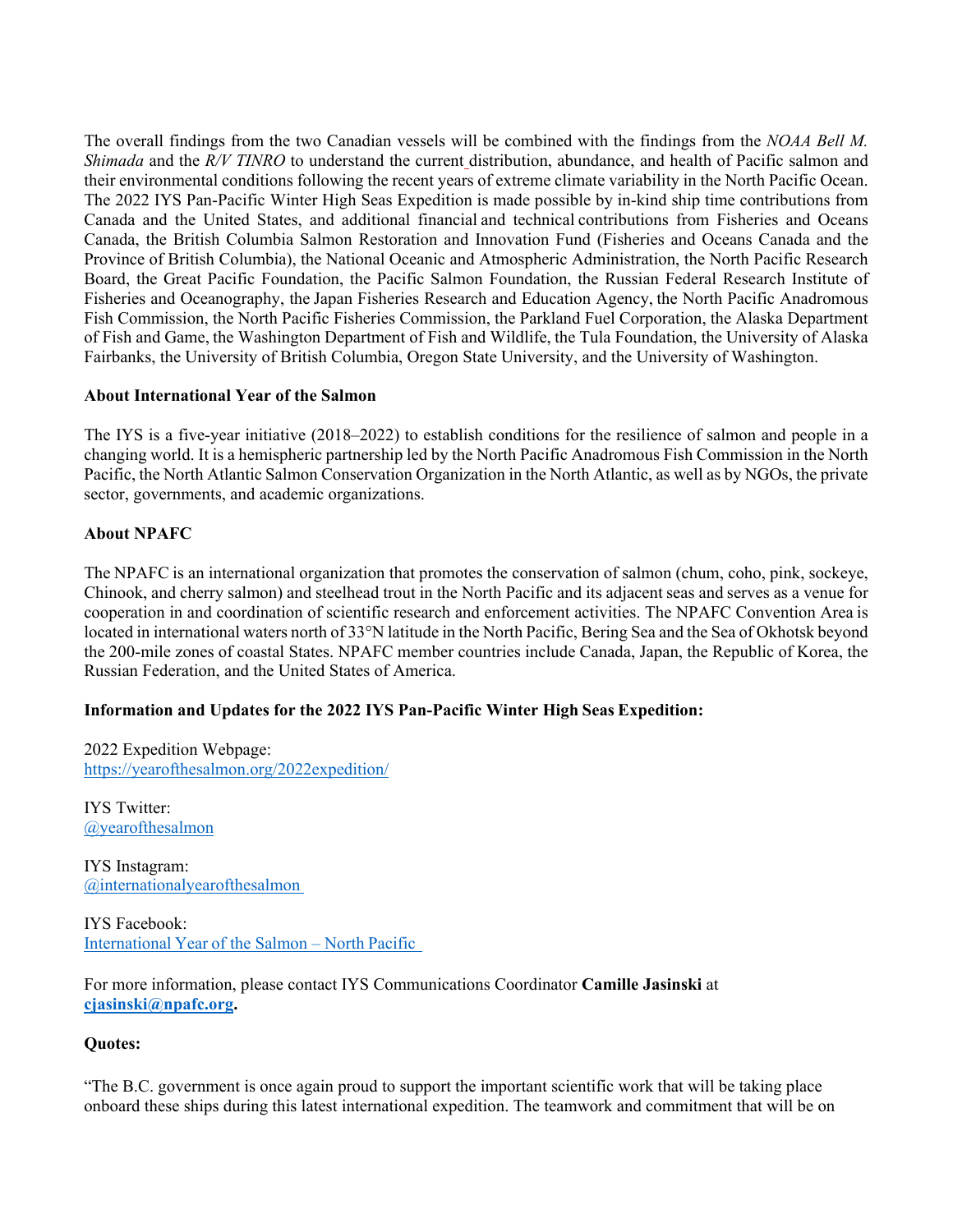display in the North Pacific Ocean is being backed up by a dedicated support team on dry land and I want to thank all of the partners for working together and helping our wild salmon populations recover."

# *Lana Popham, Minister of Agriculture, Food and Fisheries – Government of British Columbia*

"Climate change and its impacts on the North Pacific Ocean are exposing Pacific salmon to conditions well outside their normal climate cycles. Through this expedition, we are building our knowledge of how salmon are impacted by these changes. Nothing short of an international effort, such as the one we're undertaking with IYS, is needed to build this knowledge in the hopes of ensuring Pacific salmon for future generations."

# *Dr. Jackie King, Chief Canadian Scientist for the 2022 Expedition, Fisheries and Oceans Canada*

"I am excited to be part of an amazing team once again. The first two expeditions demonstrated how little we actually know about salmon during their residence in the high seas. Many of our expectations were not what we actually observed. Therefore in 2022 it is very exciting that the effort has been expanded with four vessels fishing across the Pacific and all in areas where Canadian salmon have been observed. This research is timely. Continued changes in the ocean climate and low returns of salmon to many regions around the Pacific demonstrates the need to understand the mechanism that regulates salmon survival in the ocean."

# *Chrys Neville, Research Biologist and Chief Scientist of the F/V Raw Spirit, Fisheries and Oceans Canada*

"NPAFC welcomes the *CCGS Sir John Franklin* and the *F/V Raw Spirit* as they join the IYS 2022 Pan-Pacific Winter High Seas Expedition. I am confident that these two vessels will be first to encounter a strong return for the famous dominant run of Fraser River sockeye in 2022"

# *Vladimir Radchenko, Executive Director, North Pacific Anadromous Fish Commission*

"Understanding the impact of climate variation on ocean productivity and salmon production is essential for the future conservation and use of Pacific salmon. Presently, our science is inadequate to provide this forwardlooking advice, but this collaboration is an important beginning and provides a basis for future research."

# *Dr. Brian Riddell, Science Advisor, Pacific Salmon Commission*

"I am excited that two Canadian vessels are departing to join Russian and American vessels now at sea. Canada is to be commended for providing strong leadership and substantial resources to this expedition that will transform the way we study salmon and the North Pacific Ocean."

*Mark Saunders, Director, International Year of the Salmon*